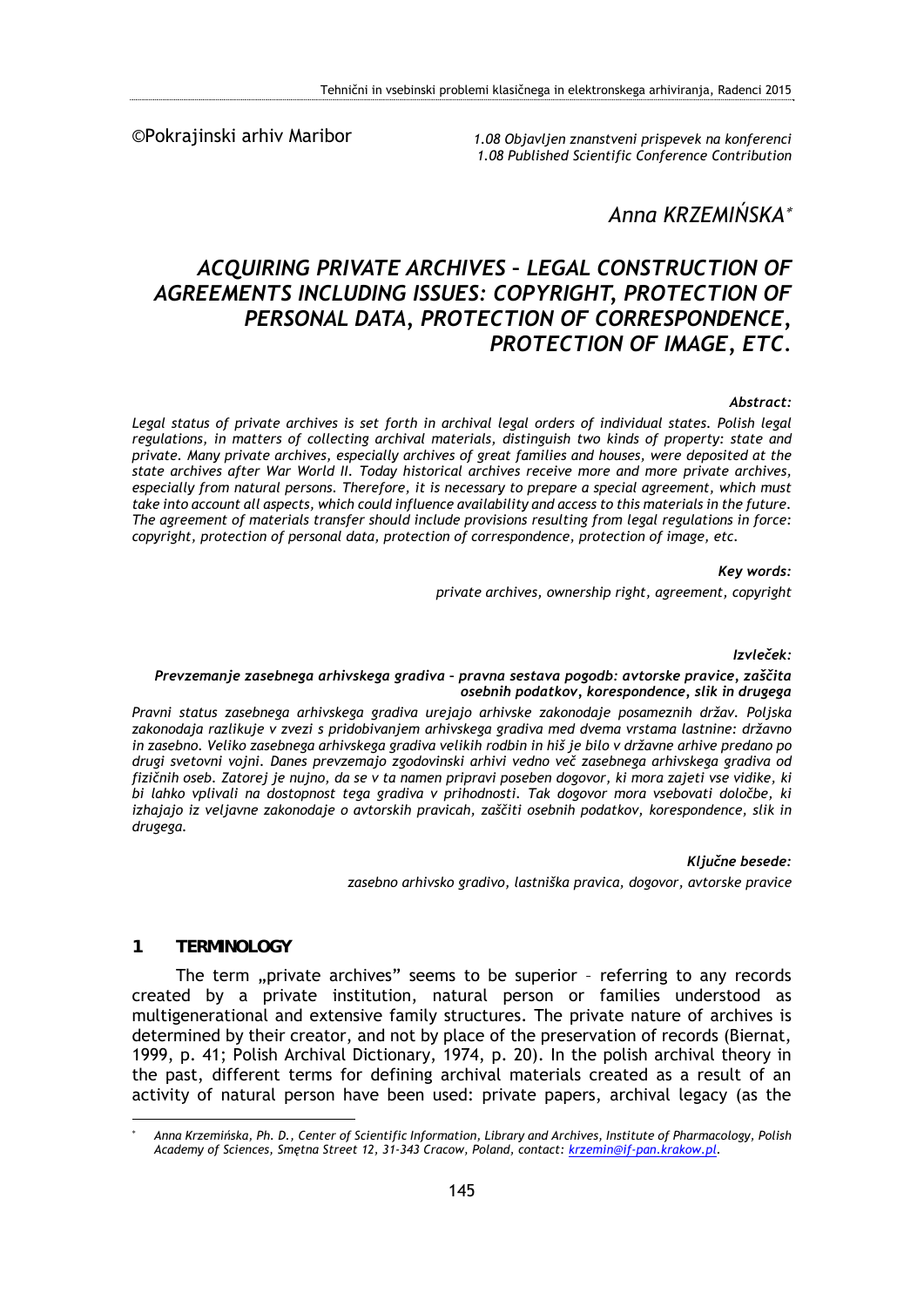translation of the German word "Nachlass," which meant, first of all, a legacy, cultural or intellectual achievements including those related to individual persons), personal archives, private archives (in the meaning of archival fonds) (Kulecka, 1999, p. 132- 138). Polish terminology has a separate term for defining archival materials remaining after families and houses that played a significant historical role in the past – manorhouses archives (in German "Gutsarchiv").

## **2 THE STATE OF RESEARCH**

Literature on private archives is rather extensive and takes different aspects, also aspects referring to the status of private materials in the state archives. In 1998, there was a conference in Poland, dedicated to these issues, and a publication was published with valuable sources of information about the legal status of private materials at that time in European countries, which are often present today too (The Private Archives and Archival Materials, 1999). A lot of articles and thesis were written on the historical value and methods of classification (e.g. Chodkowska, 2009; Górski 2009-2010 – there further literature; Wells, 2012), guidelines on how to create an to preserve private archives were published (e.g. What will be remembered about us?, 2013; Ashmore, Craggs, Neate, 2012; web site NDAP www.archiva.gov.pl). Doyens Polish archivists K. Kaczmarczyk, P. Bańkowski, A. Stebelski, Z. Kolankowski and contemporary researchers B. Ryszewski, A. Kulecka, T. Zielińska were writing on archival theory and methodology of private archives and private papers many times, especially in the journal "Archeion" (full text of a lot of issues accessible on-line www.archiwa.gov.pl).

Unfortunately, there is still a defficiency in studies or papers including the analysis of laws, not only the archival law, but all acts, which impact gathering and disposing of private materials. Also lacking is a discussion about the possible introduction of general rules or guidelines on the subject of formal and legal and physical issues of handing over private materials to historical archives, as well as rules on making them available in correlation with limitations following from laws.

## **3 THE OBJECTIVE**

This article focuses on the problem of natural persons' archives, families and houses archives, but presents theses which refer to following archival materials from institutions of a private character: social organizations, societies, political parties, religious unions, etc.

The article does not bring a discussion of the status of a very interesting kind of private archives in Poland – the Catholic Church's archives. This kind of collections are very complicated and different. One part of the church's collections is included in the holdings of state archives (mainly the convent archives after liquidated monasteries), but a lot of them create independent private archives now, which are subject to the law of the Catholic Church: archdiocesan archives, diocesan archives and parochial archives.

Polish legal regulations, in matters of collecting archival materials, distinguish two kinds of property: state and non-state. Within the framework of the latter, there are two groups: recorded holdings and non-recorded holdings. Archives of natural persons, which are in this article the basic subject of interest, are a part of non-state non-recorded archival holdings. The Act on National Archive Resources and Archives,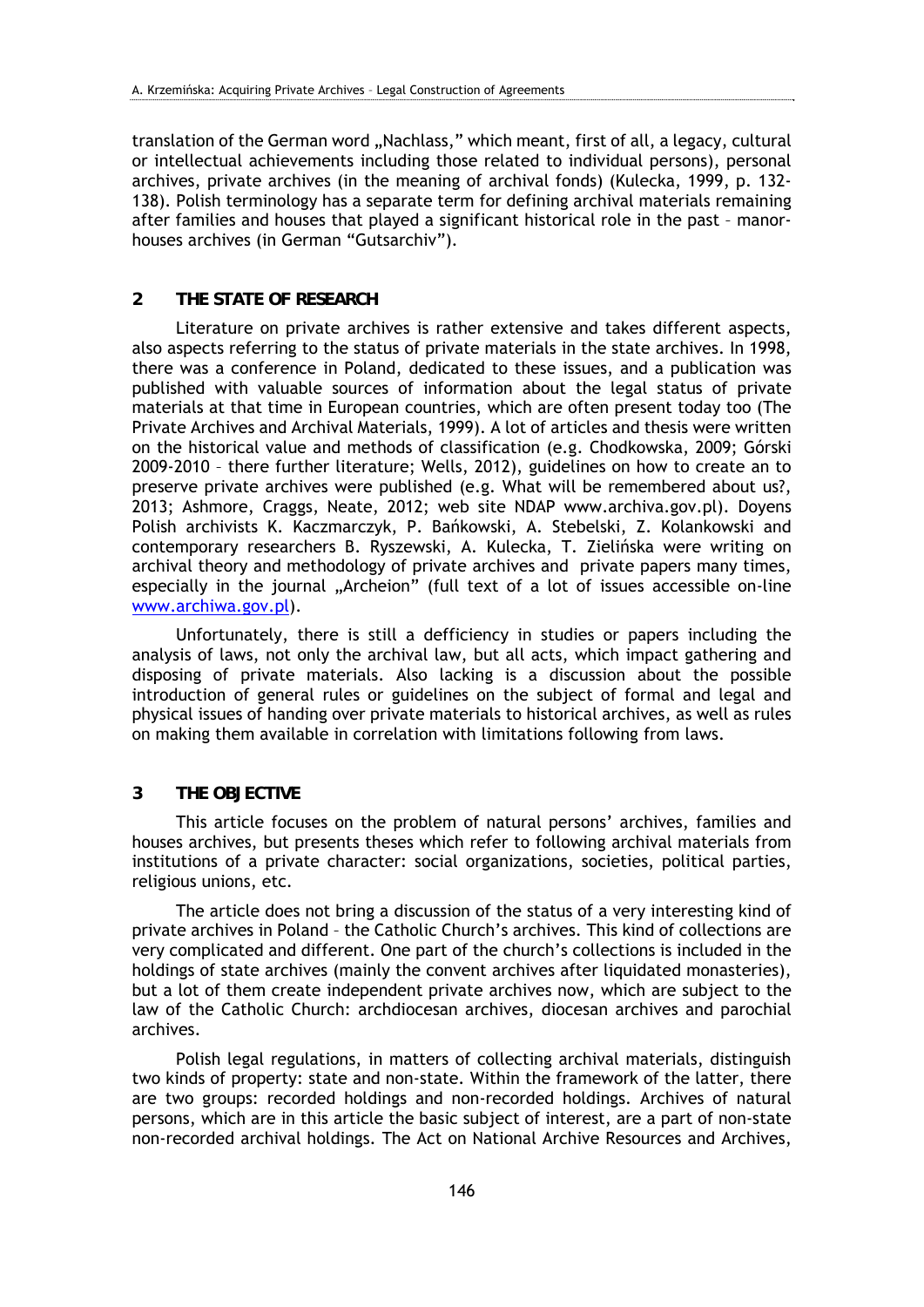1983, article 46, states that non-state non-recorded archival holdings include materials created as a result of activities of natural persons and are the property of these persons or their legal successor.

Although, in case of archives that belong to the non-state recorded holdings, the co-operation of non-state organisational units, that are referred to in Article 42 of the Act, with a state archives network is governed by agreements concluded between their relevant authorities and a minister competent for culture and national heritage protection (The Act on National Archive Resources and Archives, 1983, article 45 point 4). In cases of the non-recorded non-state holdings, there is just a scant reference in the Act to sales agreements for archives, provided in the context of tax issues relating to such agreements. The Act on National Archive Resources and Archives, 1983, article 47, states, that transfer of ownership under a sales and purchase agreement to the benefit on the State or under inheritance or bequest is exempted form tax and notarial fees. However, this provision is of key importance for consideration. It should determine a method in the case of transfering private archival materials to the historical archives – just on the basis of a civil agreement (Biernat, 1999, p. 44). Optimum construction of an agreement will be proposed below. At the beginning a few words on the current situation and problems connected with the determination of rights in property regarding private archival materials, which are solved on the basis of decisions of common courts of law today.

### **4 PRIVATE ARCHIVAL MATERIALS IN STATE ARCHIVES AND OTHER HISTORICAL ARCHIVES**

The Act on National Archive Resources and Archives and other ordinances of the Minister of Culture specify organizational units, which are required to hand over archival materials to archives forming the state archival network. Firstly, these are local self-government units, state organizational units and their bodies. The holdings of state archives are very diverse. Apart from current documentation, which is acquired from above-mentioned units, holdings are composed of historical documents created since the beginning of the Polish state: documentation of king's, prince's, monastery's and town's chancellery; archives of great families and houses; private papers of outstanding representatives of culture, art, science, technology, economy and opolitics; documentation of social organizations, societies, political parties, etc. Common criteria of gathering, defined in the article 1 of the Act, is the importance of materials as sources of information with a historical value on the following fields: the activity of the Polish State, organs and other state organization units and selfgovernment units; on connections with other countries; on the development of social and economic life; on the activity of political, social, economic and religious organizations and on the development of science, culture and art.

Especially the archives of great Polish families and houses, gathered since the early modern times (16<sup>th</sup>, 17<sup>th</sup> centuries), and sometimes of medieval origin, which were transferred into the state archival holdings after the World War II with the process of nationalization of land estates, are a big challenge for archives today in matters of regulating their ownership status in accordance with applicable rights.

Though subsequent Acts on Archives, starting with the decree of 1951 (The Decree on State Archives, 1951), through the Act of 1983, to its last year amendments,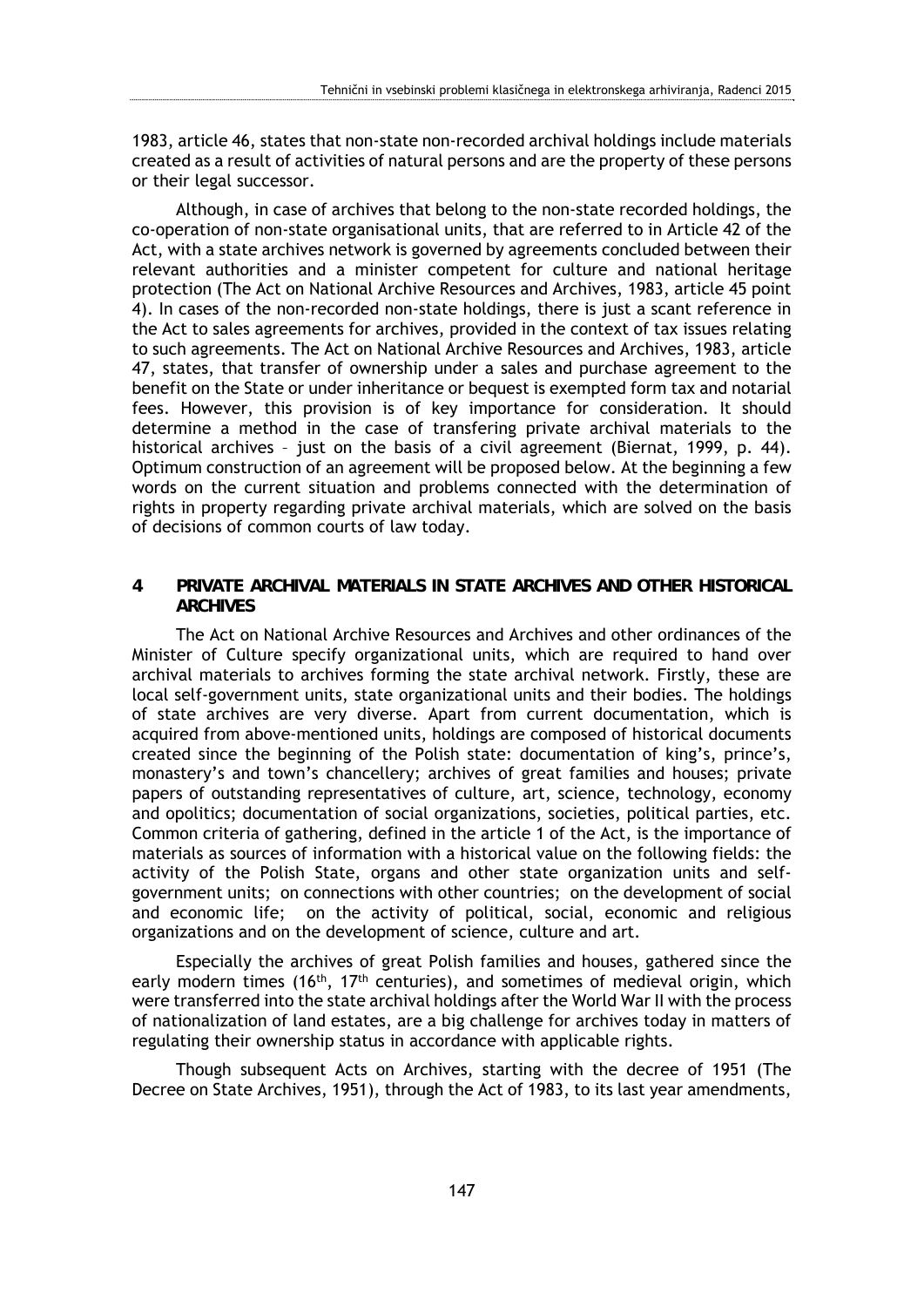legitimized the state ownership title to those undoubtedly private materials, $1$  today heirs of families seek to claim and recognise their ownership rights. Trials, the parties to which are descendants of original legal holders of archives and the General Head Office of the State Archives (the office superior in relation to states archives) and the State Treasury as a current holder of those archives, are held before Polish common courts. The plaintiffs apply for the establishment of their ownership right to archival materials (casus Tarnowski's family form Dzików, Branicki's from Wilanów), but also, for example, for the return of family souvenirs that were seized together with nationalised estates, and which are currently held by museums (casus Sanguszko's family from Gumniska).

The petition may be heard on the condition that a period of limitation is interrupted. Until today, in currently pending proceedings, courts have explicitly indicated that provisions of the land that constituted the basis for the nationalisation of landed estates, did not provide grounds for the acquisition of the ownership title by the state to documents that belonged to estate owners. A contentious issue that is extremely difficult to solve is still how to determine financial expenditures that the State Treasury has incurred for storing and protecting documentation and the current appraisal of disputed materials. Since these are materials that are of importance for Poland's history and have permanently been a part of research activities and clearly a part of cultural heritage, their legitimate owners do not want to remove their property from state archives, but only to obtain financial compensation for illegal seizure of their ancestors' property. Against this background, it is possible to work out agreements, though those negotiations are very difficult, requiring good will and understanding of the case from both sides.

#### **5 ARHIVAL MATERIALS AS A PRIVATE PROPERTY IN THE LEGAL ORDER**

It is worth emphasising that, under the Polish legal system, there is no literal notion of a private collection of archives – as already mentioned above, it is referred to as a non-state archival collection (recorded and non-recorded), yet it is of a private character. Similarly, the systems of archival laws existing in other European states, especially in the Central and Eastern Europe, differentiate between the state-owned and private property of archives and archival materials (see a number of articles in the publication The Private Archives and Archival Materials, 1999: Tascini, Lozicki, Kološa, Heđbeli, Klavina, Soare, Davydova, Popović, Křestan, Piskova). Thus, in accordance with a doctrine of the Roman law adopted in the world of the Western civilization, non-state archival holdings as private property should not be a subject to state authorities (Stępniak, 2012, p. 157). Further, an issue appears in the relation between such privileged legal status of private property, and any potential limitations in its use, $2$  though the quoted provisions apply to non-state registered archival holdings. The topic of those relations was a subject of the report on archives in the European Union

1

*<sup>1</sup> The Act on National Archive Resources and Archives, 1983, article 15, states: "The state archival holdings include archive materials created as a result of activities ... families and houses of a significant historical, influence on the affairs of the State, political, economic, and social relation, as well as records pertaining to their estates, enterprises, and other economic activities, if these materials acquired by the State as a result of purchase, donation, or in any other way".* 

*<sup>2</sup> According to the provision of The Act on National Archive Resources and Archives, 1983, where is written in article 43: "The ownership of archival materials, referred to article 42, can't be the subject of trading", and*  in article 44: "Once the organisational units that are referred to in Art. 42 have ceased to operate; their archived *materials shall become the property of the State and become part of a state archive collection. They shall be subject to transfer to a relevant state unit of the archive network indicated in a decision of the General Director of State Archives".*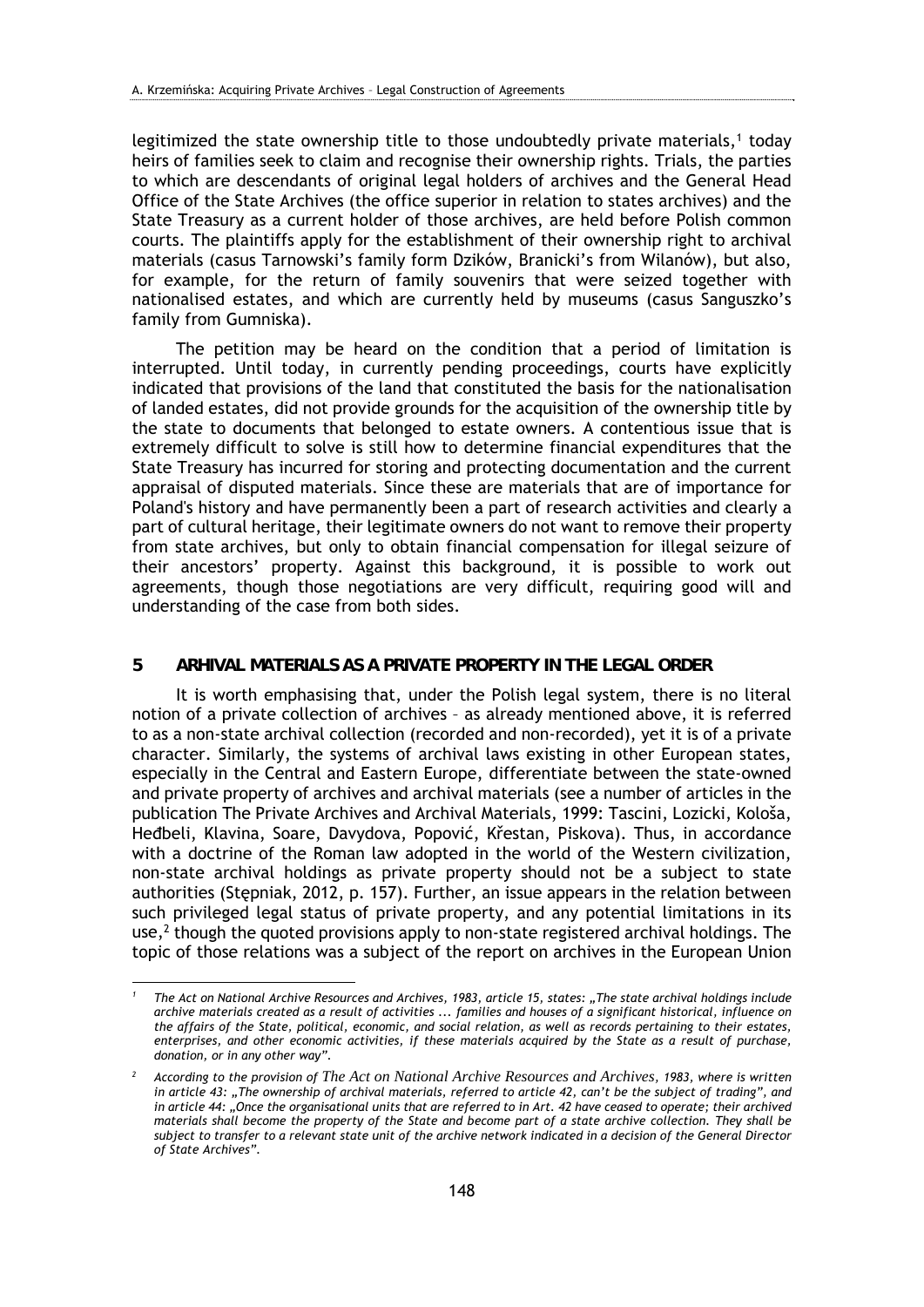in 2005, which published the findings which in majority remain still valid despite the years elapsed since its publication. (Report on archives in the enlarged European Union, 2005). The Report stipulates in conclusion: "public authorities should continue to do all in their power to encourage the preservation and safeguarding of private archives by all appropriate legislative and fiscal means and by outreach and encouragement to private owners, both institutions and individuals. The dissemination of information about archives, both within and across national frontiers, has been greatly facilitated by the extension of computer applications and of access to the Internet. All countries with national registers of archives, or equivalent compilations of information about private archives, are encouraged to release as much data as possible about both public and private archives into the public domain (but, naturally, without breach of confidentiality, sensitivity, national security or the legal rights of data subjects)." (Report on archives in the enlarged European Union, 2005, p. 52-53).

It may be said that archival laws, both in Poland and other countries, sanction the existence of state and private ownership with regard to archival materials, in the first and second instance emphasising the need for their proper protection and security as the national heritage. It is hard to argue with such a position or look for any abuses. It is, however, the formal and legal transfer of such archival materials to historical archives that constitutes a problem, i.e., the issue of actual disposal of archival materials by their owners. Not always may it be done under the same, quite general provisions of the Act, and most certainly not with regard to archives of natural persons, but rather on the basis of separate, additional legal documents – that is agreements that have already been mentioned.

### **6 THE RULES OF ACQUIRING PRIVATE ARCHIVAL MATERIALS BY THE STATE ARCHIVES AND OTHER HISTORICAL ARCHIVES**

Currently, the state archives acquire private materials, however, despite the bitter experience involving private archives that were transferred to the state archives during the times of the previous political regime, there still are no uniform procedures governing the acceptance of such materials, though it is done under more controlled conditions. The acquisition is based on the transfer and reception lists that are quite detailed summaries of materials acquired and which bear a signature of the transferor and a transferee. Very seldom an agreement is made that would govern a possibility for state archives to use the transferred collections, a possibility of making them available, making copies, etc., especially if a collection contains materials protected by the copyright law (which happens most frequently). It is allegedly assumed that if there is no explicit reservation that concerns availability, then given a role that archives play, making materials available is an obvious matter in accordance with the regulations of the Act.<sup>3</sup> Moreover, it is not verified whether the donor has a legal right to hold the materials. Agreements, if any, rather constitute "good practice" (Archiwistyka Społeczna, 2012, p. 68) and not a "standard" in the way Polish archives operate. Yet, it seems that due to the aforementioned legal status, not negated by the legislator and common courts, the private property (in the Polish legal system issues of ownership are regulated by the Civil Code, article 140, where it is written: "Within the limits set forth by acts of law and the rules of social co-existence the owner may, with the exclusion of other persons, use the thing in accordance with a

<u>.</u>

*<sup>3</sup> The Act on National Archive Resources and Archives, 1983, article 16, where is written: "The archival materials are made available to the organisational units and citizens for scientific, cultural, technological and economic needs. Making archival materials available for the aforementioned needs is free of charge."*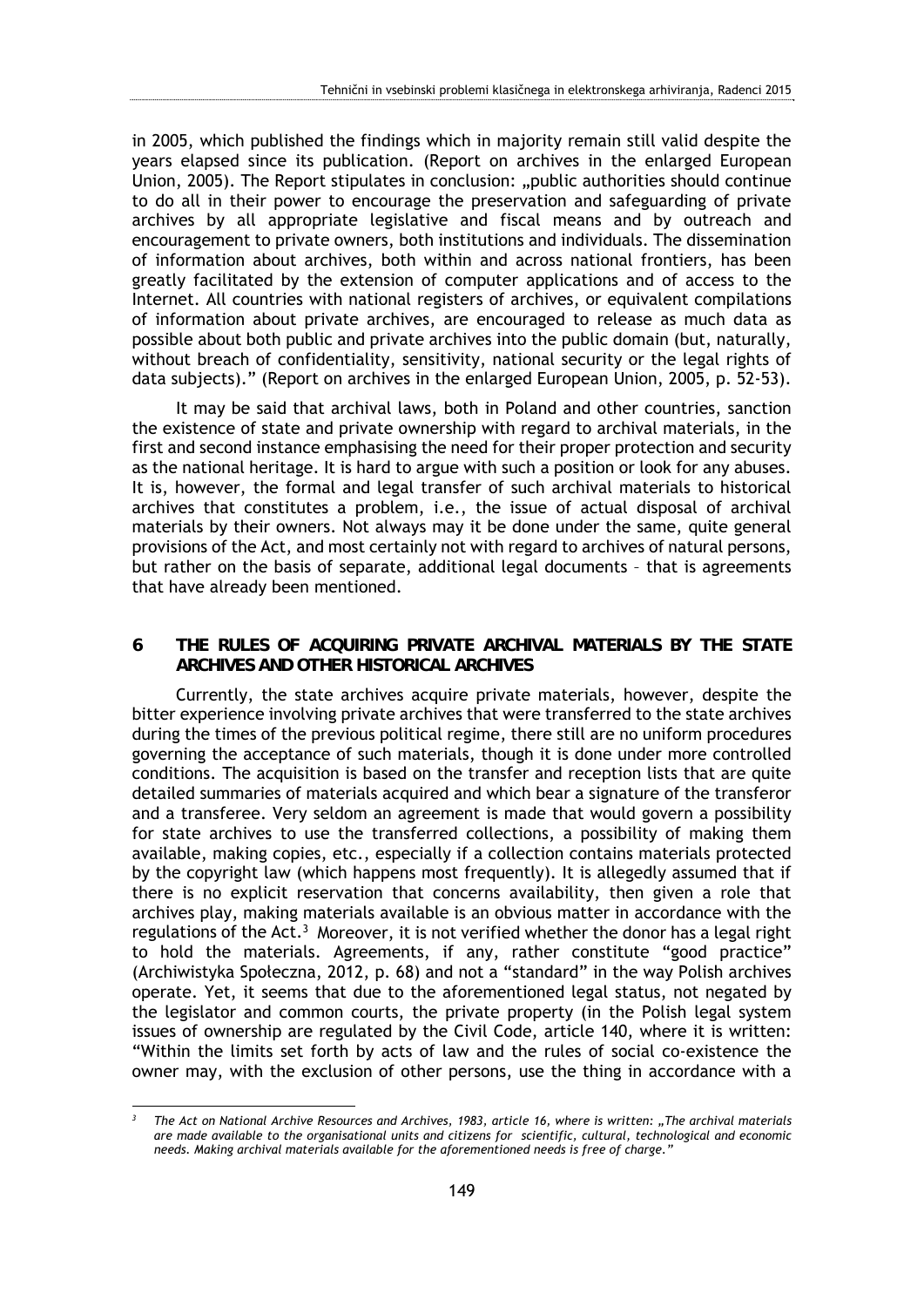socio-economic purpose of his right, in particular, by deriving benefits and other income from the thing. Within the same limits, the owner may manage the thing." and next articles 141-194) – all efforts should be made to avoid any doubts concerning the intent and will of both parties: the transferor and the transferee in a formal and legal aspect of the transfer of archival materials. Obligations to conclude these agreements envisages/assumes the Lithuanian law of 1996, which states that state archives have the possibility to take over private archival materials with reservation: the owners agree to this transfer. Then, a special agreement is concluded defining the conditions of such acquisitions (Kosciuškevičute, 1999, p. 120).

Since more and more private materials important for Polish culture, science and politics are acquired from private persons, (from activities of the Polish government in exile, the transformation period), it seems to urgent to have explicit regulations for such purposes – either as a regulation of the Head Office of the State Archives, or, actually, a regulation from a competent Minister (that is the Minister of Culture and National Heritage). There are several cases of recent acquisitions: : private papers of Kossak's family – to National Archives in Cracow, private papers of Elżbieta Czyżewska – to Digital National Archives; manuscripts and library of Czesław Miłosz – to National Library.

In Poland other archives acquire private collections too: archives of higher schools, archives of scientific institutions (among others archives of the Polish Academy of Sciences), archives of museums and libraries. Principles of acquiring and gathering are the same as in the state archives.

It is worth mentioning that in historical archives, which are registering their own collections in a database (all state archives, archives of the Polish Academy of Sciences, archives of scientific and cultural institutions and other, which declare participation and meet standards in respect of drawing up collections), there are more than 3200 archival fonds classified as private papers and private archives ( 956 of them are in the archives of the Polish Academy of Sciences and 832 archival fonds classified as archives of families or houses (database SEZAM, http://baza.archiwa.gov.pl/sezam/sezam.php, access 25.02.2015).

The transfer and reception list, that in Polish archival methodology is a basic document for acquiring archival materials in an archives of any kind, is the most advisable element in an action of acquiring private archives. It is an accurate list of materials that are subject to transfer (down to a level of an archival unit – an archival file), together with identification of documentation and a size of the transferred collection (number of files, number of volumes, number of linear meters). In case of the records current, it constitutes a basic form of register of holdings. Nonetheless, in the case under review, a list should be an equal document next to a properly structured agreement – which is a civil law contract, the terms and conditions of which are governed by the Civil Code. It seems to be the most optimal solution that combines consequences derived from a Code-based definition of the right of ownership and actions for public good to the extent of preserving the national heritage.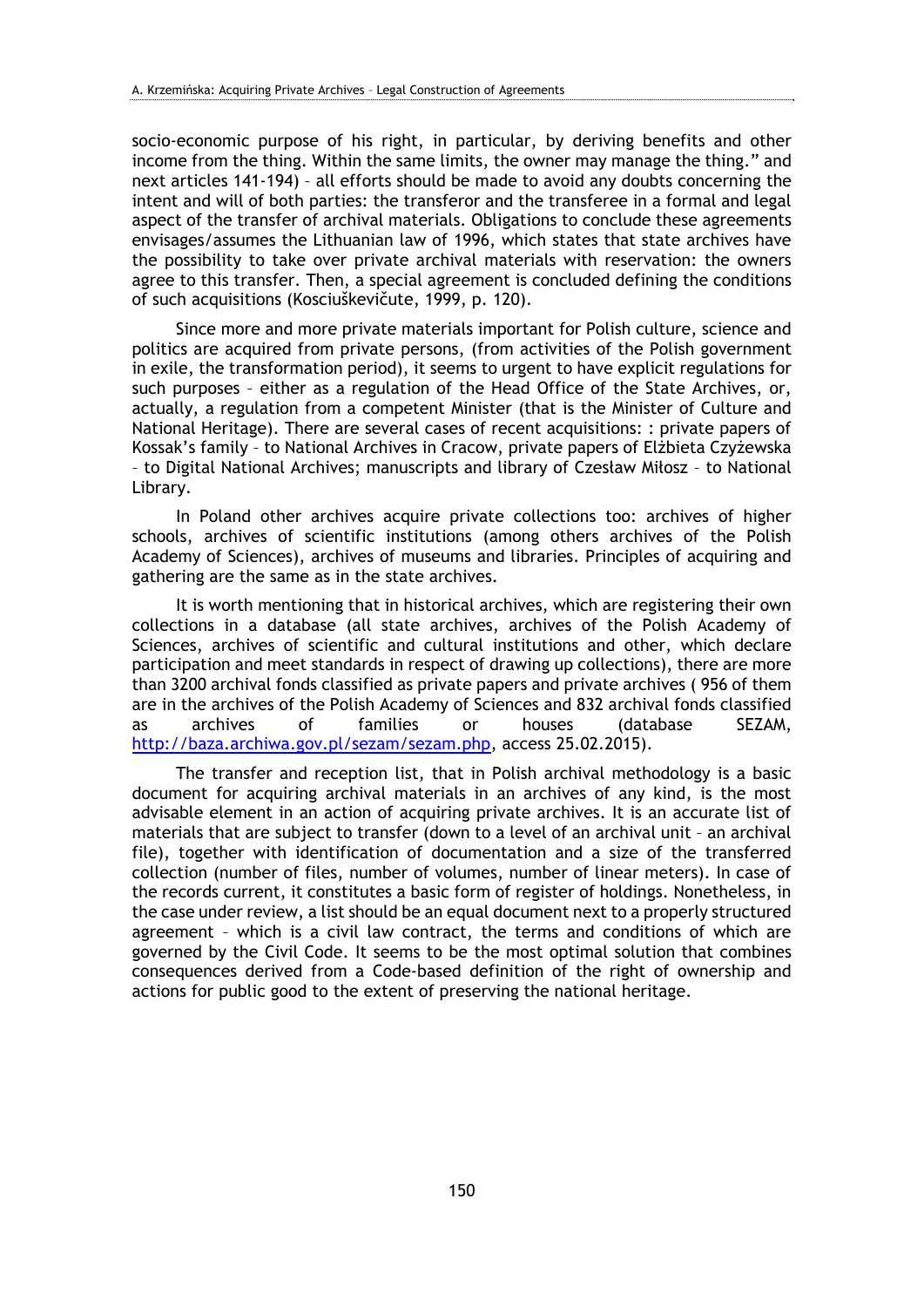These are the basic elements, which should be included in agreements:

- 1. date and place of conclusion of an agreement,
- 2. data on the parties of the agreement, i.e. personal data of a person transferring archival materials and information of an institution that accepts archival materials, taking into account persons authorised to represent it,
- 3. determination of the subject-matter of an agreement (e.g. private papers XY in accordance with the attached specification),
- 4. determination of remuneration due to a person making such transfer together with indication of a manner of payment or incorporation of a clause about freeof-charge transfer of materials (this option is preferred by archives that do not have appropriate amounts of financial resources for purchases of archival materials),
- 5. a statement of the transferor that he is a legal owner of the materials and that he owns their full and unlimited management rights.

These are some of the remaining elements of an agreement:

- 1. indication of the purpose for which a donor transfers, and the archive receives materials. The purpose is primarily to make them available, provided that availability as such is understood in many ways, (The order No 4 of the General Director of State Archives of 2013, 1 February on organization of making archival materials available in the state archives; Judicial Decision of the Voivodship Administrative Court in Warsaw of 2013, 7 November, file number II SA/Wa 1072/13). Therefore, it is necessary to define precisely the manner in which they are to be made available: direct provision of original copies in the archive's premises; lending original copies to other institutions; digitalisation and provision of duplicates in an IT network in the archive's premises; digitalisation and access through a network by unregistered users; unconditional or restricted availability (within a specific period of time, for specified purposes of use, e.g. for scientific research only). Another purpose defined in the agreement should also be protection and permanent storage and ordering of materials, provided that a donor may, however, reserve the materials to be left in the arrangement in which they are transferred (despite are existing methodological guidelines of drawing up of private papers, see Wytyczne opracowania spuścizn, 1990),
- 2. determination of conditions and possibilities to make copies of material for the individual needs of users,
- 3. determination of conditions and possibilities for publishing archival materials,
- 4. compliance with regulations of law that may result in limitation of availability:
	- a. the copyright law, in case whereby a collection contains materials that are works within the meaning of the Act, i.e. "any and all manifestations of creative activity of an individual nature, established in any form, irrespective of its value, designation, or manner of expression" (The Act on Copyright and Related Rights, 1994, article 1). A statutory definition is very broad and makes a significant volume of documents that make up the legacy includes works and is provided with the copyright protection. The Copyright Act says that archives (and libraries and schools) might make their collections available free of charge, in accordance with their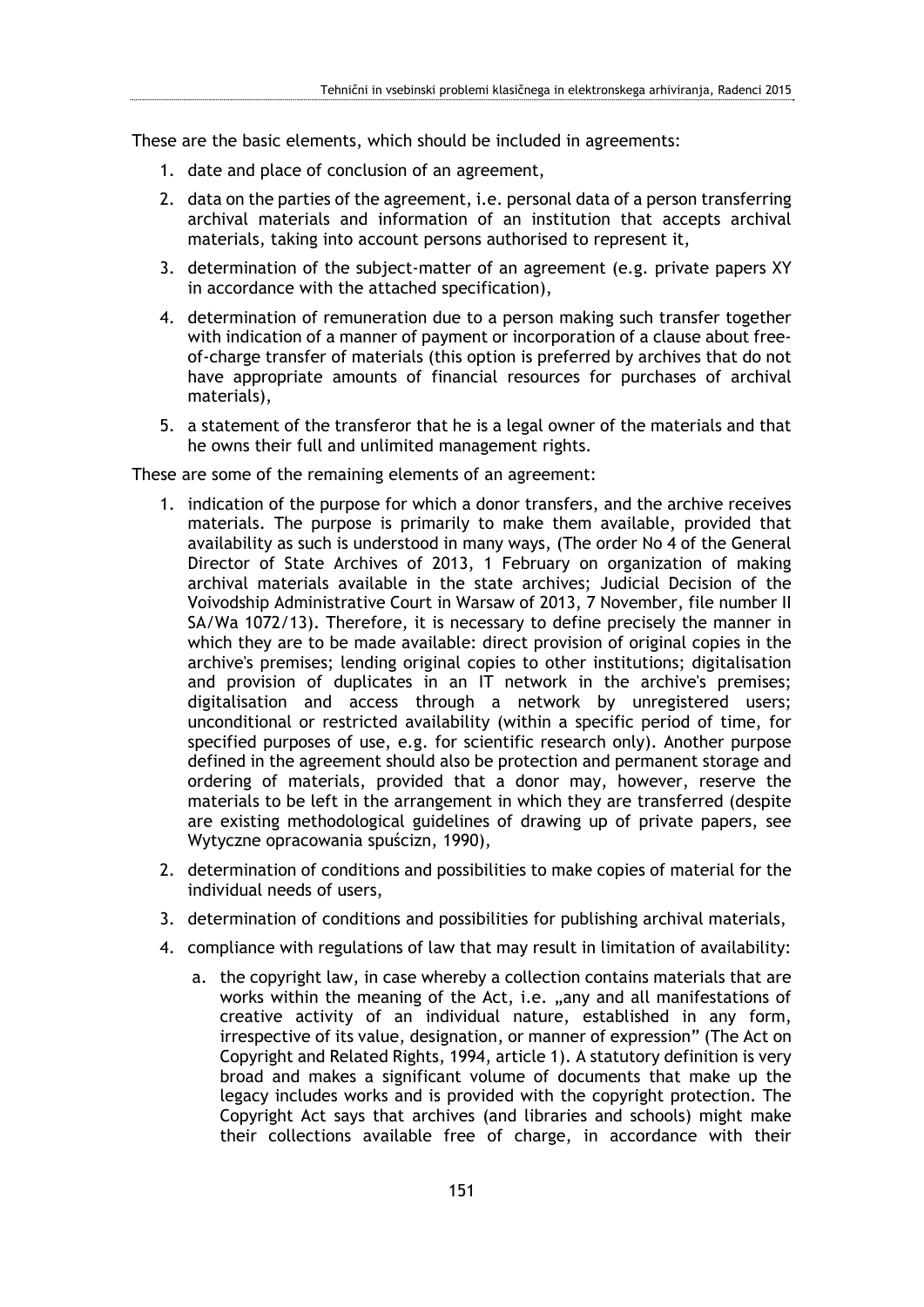statutory activities, but this regulation refers only to copies of works that have been disseminated (dissemination is defined as making the work publicly available, in any manner, upon the author's permission or person's entitled to execution of author's moral rights. (The Act on Copyright and Related Rights, 1994, article 28). Disseminated works do not cause complications, the problem concerns works that have not been disseminated and which may be letters, memoirs, notes, etc. In this case, a consent to make such materials available by a person authorised to exercise moral rights of the author must be absolutely required.

- b. protection of correspondence in case of correspondence, it is a sender as an author of a work and an addressee that shall decide on making it available (since letters are mostly works that deserve protection under such regulation). The law provides for such issues as follows: "If a person to whom correspondence is addressed has not expressed another will, dissemination of correspondence within a period of twenty years from her/his death, shall require permission of a spouse, and if there is no spouse, then subsequently descendants, parents, or siblings." (The Act on Copyright and Related Rights, 1994, article 82).
- c. image protection this applies to photographs that in their majority are works protected by copyright law. On the other hand, regulations of law provide that the dissemination of an image requires permission of a person presented in such image. In the event of an explicit lack of such a reservation, permission shall not be required if such person has received an agreed payment for being depicted. Permission is not required for the dissemination of an image: of a person that is commonly known, if an image has been produced in connection with the performance of public roles by such a person, especially political, social, professional ones; a person that is just presented as a detail of a whole, such as an assembly, landscape, a public event, etc. (The Act on Copyright and Related Rights, 1994, article 81).
- d. personal data protection usually, transferred materials concern deceased persons and therefore, the provisions of the Act on Personal Data Protection do not apply here. However, in cases where documents contain information about living persons allowing their identification, then it is necessary to obtain their consent for making such information available.
- e. protection of legally protected secrets documents containing confidentiality clauses may rarely be seen among privately archived items, however, when a creator of the legacy dealt with them in professional work and especially when they (or their copies) were not legally obtained can be found in the collection that has been transferred. In such cases then, periods of protection provided in regulations of law and procedures governing declassification of information contained in documentation must be observed.

All of the above-mentioned issues that limit the management and availability of private materials are detailed issues that cannot be discussed comprehensively, but a structure of an agreement should include those protective provisions, depending on the quality and content of such materials.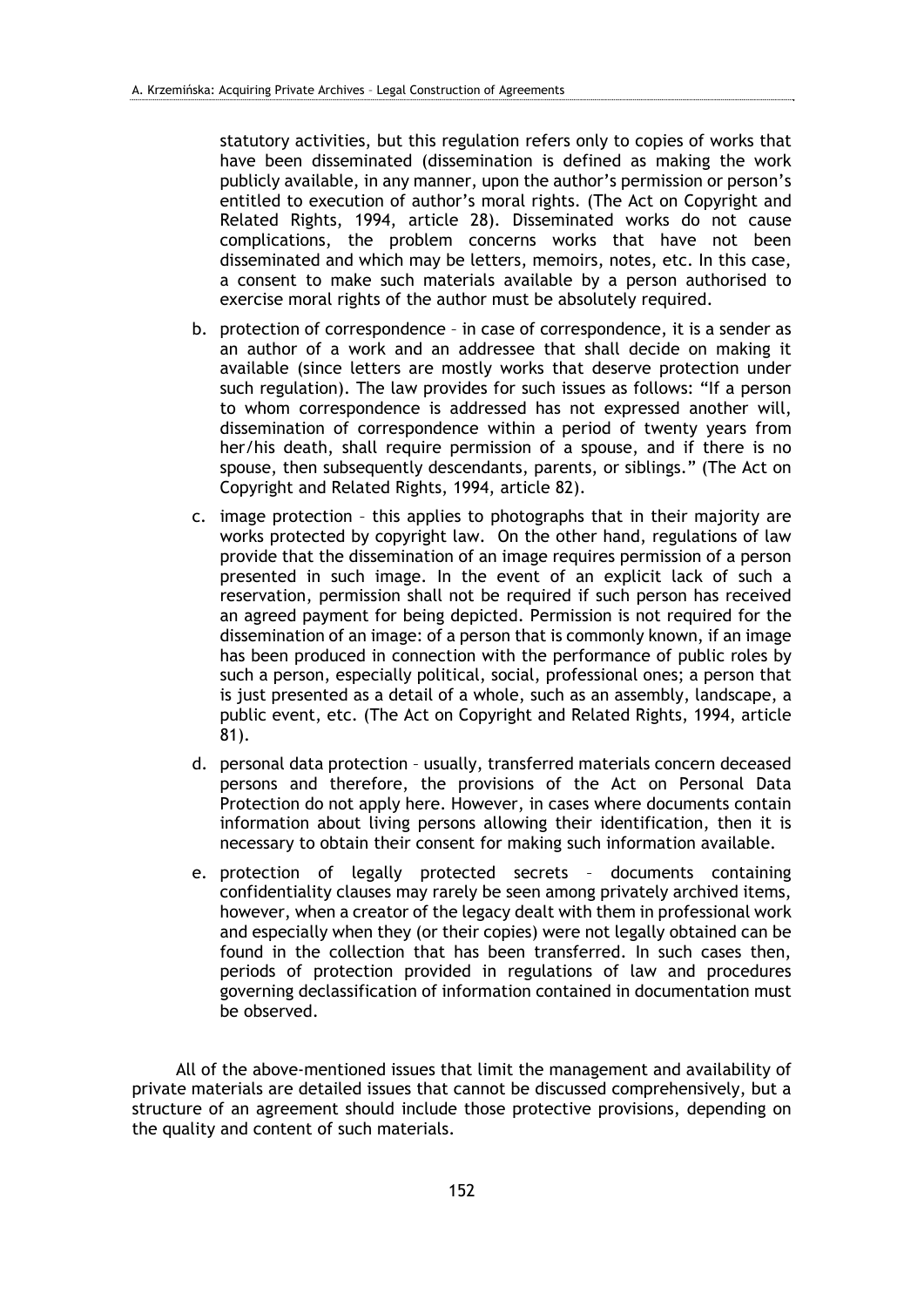There are general elements:

- 1. indication of a manner in which disputes arising out of failure to perform or out of improper performance of the provisions of an agreement should be resolved,
- 2. information on drafting an agreement in two counterparts with one for either party,
- 3. hand-written signatures of a donor and a representative of the archives that acquires the materials.

From an archival methodology point of view it would be ideal to include a socalled collection information note prepared by the donor. If archival materials are transferred from the state and local government units, such note is a methodological requirement, constituting of elements deciding about the inclusion of given materials into archival holdings, especially in case of setting up a new archival fonds, but also in the case of a substantial inflow of archival materials into an already existing fonds. Such note refers to the origin of materials, their fate, their creator, contains short characteristics of documentation, including the time of its origin.4 If a donor is at the same time a creator of private archives, such person shall have the biggest knowledge about the mentioned issues and thus is the most competent to prepare the note that shall be the basis for methodological processing of the collection.

Above indications refer to a situation when materials are transferred either by their creator or another person having relevant legal authorisation to perform such action. A problem appears in a situation when the legacy is transferred to the archives by accident, in an uncontrolled manner, and materials are so valuable that they require permanent protection and storage. Such cases especially apply to legacies of scientific researchers whose private materials were found in their desks in their offices (at universities, research institutes) after their death and protected against loss in good faith. One problem that appears here relates to difficulties in separating private documents from those which had been produced during their professional life and should be transferred to the records of the employer's institution. Another problem is to determine a person or persons authorised to manage such materials. Best efforts should be exercised to find heirs (in special cases, when there are no natural heirs this role shall be performed by the State Treasury) and to conclude a relevant agreement with them with a prepared list of documents that are to be transferred to the archives. Such a problem is a topic for another review frequently mentioned in references concerning the subject as a side remark in papers focused on issues of gathering private archives.

### **SOURCES AND LITERATURE**

<u>.</u>

- Act Civil Code. (1964, 23 April). *Journal of Law*, No 16, item 93 with later changes.
- Act on Copyright and Related Rights. (1994, 4 February). *Journal of Law*, No 24, item 83 with later changes.
- Act on National Archive Resources and Archives. (1983, 14 July). *Journal of Law*, No 38, item 173 with later changes.

*<sup>4</sup> Complete rules of how an introduction to an archival inventory is structured: Circular Letter No. 2 of the General Director of State Archives of 28 May 1984 on the implementation of methodology guidelines applicable to making archival inventories of fonds (collections) of files of cases produced during a period when the office operated (19th to 20th century); Robótka H. et al, 1989, p. 71-76.*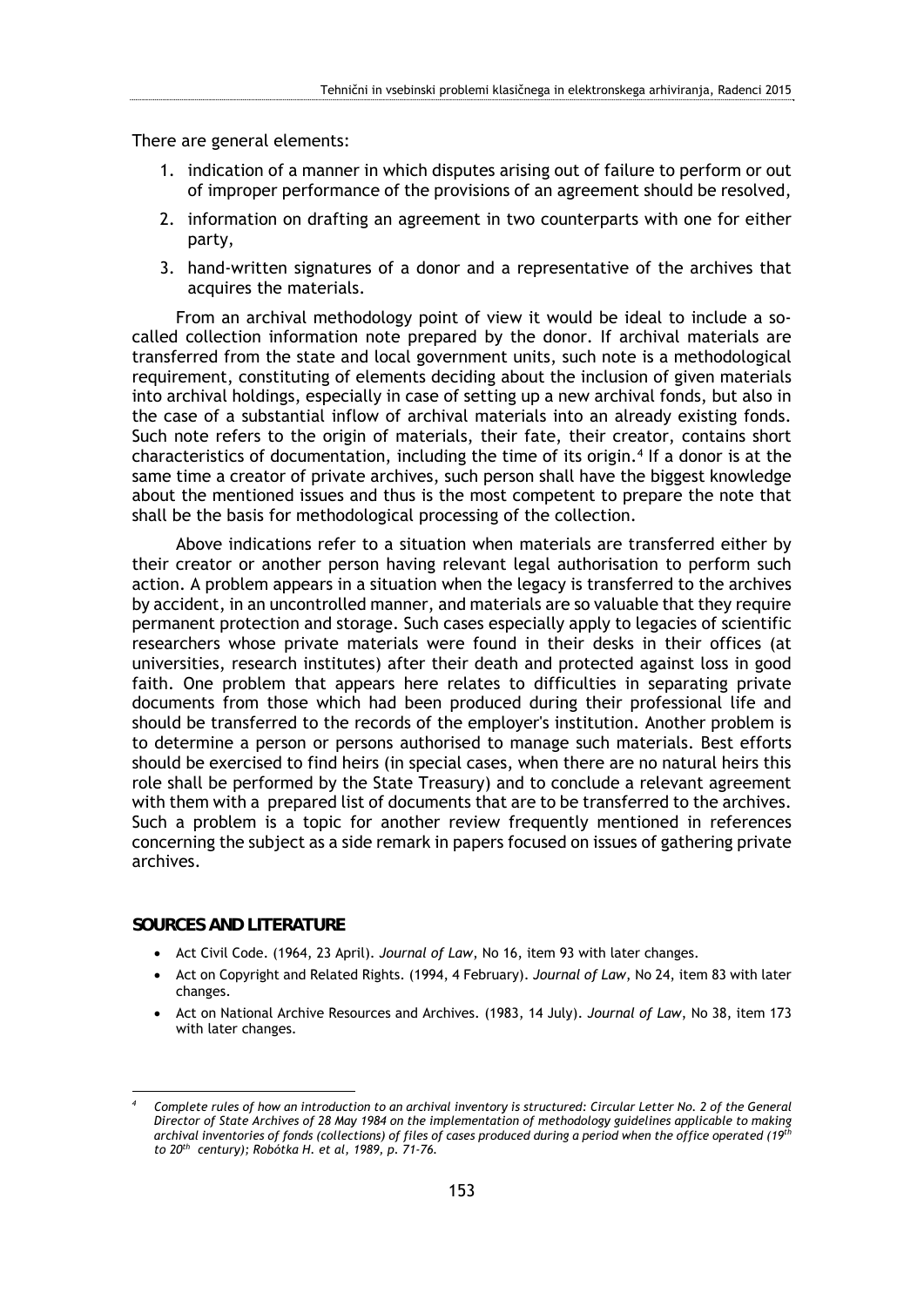- Act on Protection of Personal Data. (1997, 29 August). *Journal of Law*, No 133, item 883 with later changes.
- Act on Protection of Secret Informations. (2010, 5 August). *Journal of Law*, No 182, item 1228 with later changes.
- *Archiwistyka społeczna.* (2012). Warszawa.
- Ashmore, P., Craggs, R., Neate, H. (2012). Working-with: talking and sorting in personal archives. *Journal of Historical Geography* 38, 81-89.
- Biernat, A. (1999). The legal status of private archives and archive materials in Poland. In W. Stępniak (ed.), *The Private Archives and Archival Materials in the Central and East European Countries. Materials of the International Conference Mądralin, October 8-11, 1998* (pp. 31-44). Warszawa.
- Chodkowska, A. (2009). Ocena wartości spuścizn archiwalnych na przykładzie Archiwum Polskiej Akademii Nauk w Warszawie. *Archiwista Polski* 56, (4), 7-27.
- Circular Letter No. 2 of the General Director of State Archives (1984, 28 May) on implementation of methodology guidelines applicable to making archival inventories of fund (collections) of files of cases produced during a period when the office operated (19th to 20th century).
- Database SEZAM, http://baza.archiwa.gov.pl/sezam/sezam.php.
- Davydova, E. (1999). Legal regulation in Belorussia in the field of relations between the state archival service and archival materials of non-state national holdings. In W. Stępniak (ed.), *The Private Archives and Archival Materials in the Central and East European Countries. Materials of the International Conference Mądralin, October 8-11, 1998* (pp. 87-93). Warszawa.
- Decree on State Archives. (1951, 29 March). *Journal of Law*, No 19, item 149.
- Górski, R. (2009-2010). Materiały proweniencji prywatnej w zbiorach archiwów państwowych: gromadzenie, opracowanie udostępnianie. *Archeion* 111, 178-216.
- Górski, R. et al, (2013). *Archiwa rodzinne*. *Zostań rodzinnym archiwistą*. Warszawa.
- Heđbeli, Ž. (1999). The status of private archival records according to the new Croatian archival legislation. In W. Stępniak (ed.), *The Private Archives and Archival Materials in the Central and East European Countries. Materials of the International Conference Mądralin, October 8-11, 1998* (pp. 63-68). Warszawa.
- Klavina, D. (1999). Development of cooperation beetwen the State Archives of Latvia and archives of economic institutions and public organizations. In W. Stępniak (ed.), *The Private Archives and Archival Materials in the Central and East European Countries. Materials of the International Conference Mądralin, October 8-11, 1998* (pp. 69-78). Warszawa.
- Kološa, V. (1999). Responsibilities of the state archival service in regard to private archives materials in the Republic of Slovenia. In W. Stępniak (ed.), *The Private Archives and Archival Materials in the Central and East European Countries. Materials of the International Conference Mądralin, October 8-11, 1998* (pp. 58-62). Warszawa.
- Kosciuškevičute, I. (1999). Acquisition of records of non-state record creators and individuals: legal aspects proceedings, accessibility. In W. Stępniak (ed.), *The Private Archives and Archival Materials in the Central and East European Countries. Materials of the International Conference Mądralin, October 8-11, 1998* (pp. 118-120). Warszawa.
- Křestan, J. (1999). Procurement of archival materials of private persons: the experience of Central State Archives in Prague. In W. Stępniak (ed.), *The Private Archives and Archival Materials in the Central and East European Countries. Materials of the International Conference Mądralin, October 8-11, 1998* (pp. 100-109). Warszawa.
- Kulecka, A. (1999). The private papers in archives, libraries and museums. In W. Stępniak (ed.), *The Private Archives and Archival Materials in the Central and East European Countries. Materials of the International Conference Mądralin, October 8-11, 1998* (pp. 132-149). Warszawa.
- Lozicki, V. (1999). Relations beetwen private and state archives in Ukraine. In W. Stepniak (ed.), *The Private Archives and Archival Materials in the Central and East European Countries. Materials of the International Conference Mądralin, October 8-11, 1998* (pp. 51-57). Warszawa.
- Maciejewska, W. (Ed.). (1974). *Polish Archival* Dictionary. Warszawa.
- Order No. 4 of the General Director of State Archives (2013, 1 February) on organization making archival materials accessible in state archives.
- Piskova, M. (1999). The state archives and archival materials of non-state institutions and individuals in Bulgaria. In W. Stępniak (ed.), *The Private Archives and Archival Materials in the*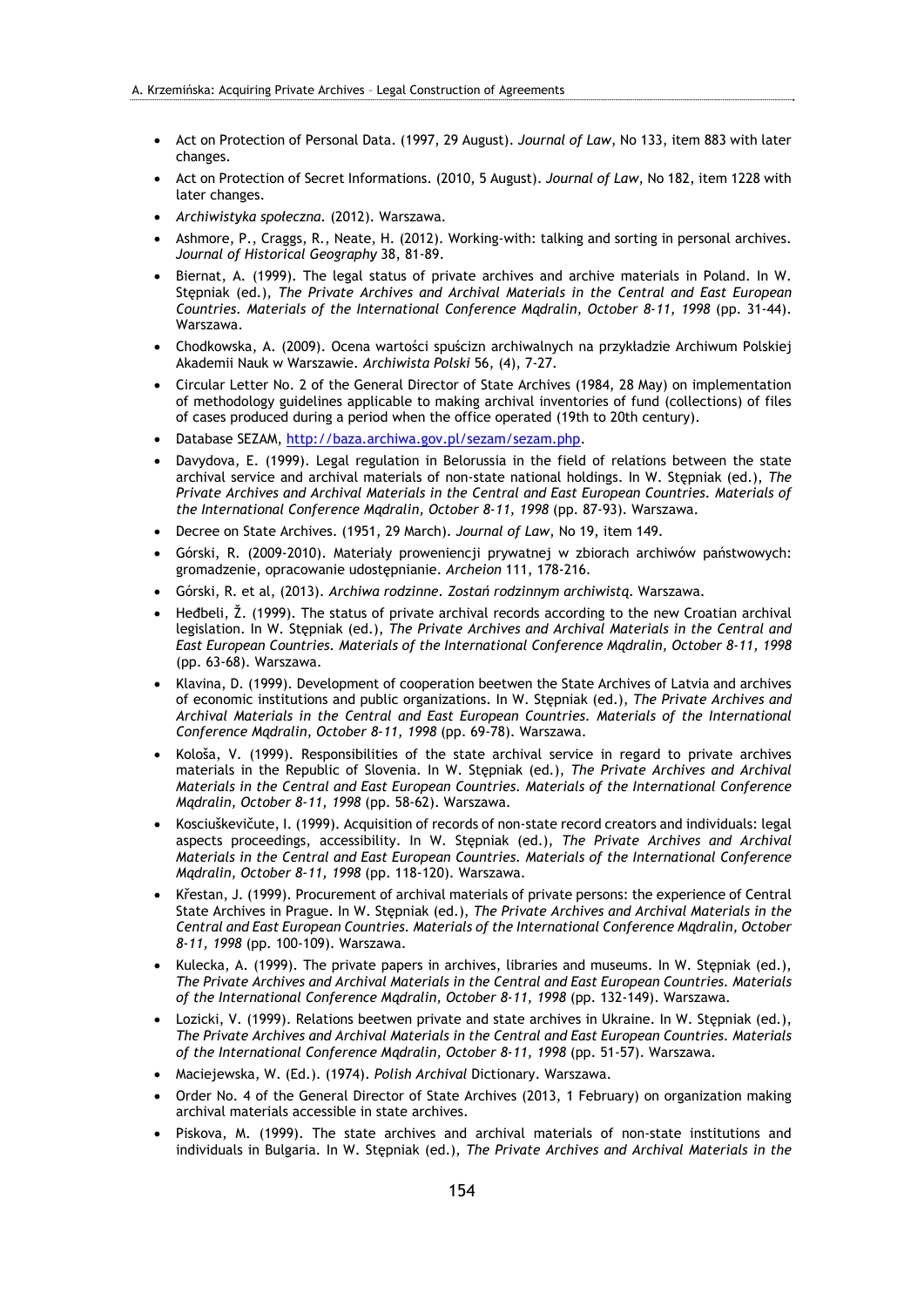*Central and East European Countries. Materials of the International Conference Mądralin, October 8-11, 1998* (pp. 110-117). Warszawa.

- Popović, J. P. (1999). Methods (past and present) of collecting archival records for state archives generated by non-governmental organizations and institutions (including religious) as well civil legal persons. In W. Stępniak (ed.), *The Private Archives and Archival Materials in the Central and East European Countries. Materials of the International Conference Mądralin, October 8-11, 1998* (pp. 94-99). Warszawa.
- *Report on archives in the enlarged European Union. Increased archival cooperation in Europe: action plan*. (2005). European Communities.
- Robótka, H., Ryszewski, B., Tomczak, A. (1989). *Archiwistyka*. Warszawa.
- Soare I. (1999). Romanian archival law and private archives. In W. Stępniak (ed.), *The Private Archives and Archival Materials in the Central and East European Countries. Materials of the International Conference Mądralin, October 8-11, 1998* (pp. 79-86). Warszawa.
- Stępniak, W. (2012). Dziedzictwo dokumentacyjne instytucji społecznych i osób fizycznych w strukturze narodowego zasobu archiwalnego. In D. Rembiszewska & H. Krajewska (Eds.), *Wybitni archiwiści łomżyńscy w służbie społeczeństwa* (pp. 157-170). Łomża.
- Tascini, I.P. (1999). The legal status of private archives in Italy. In W. Stępniak (ed.), *The Private Archives and Archival Materials in the Central and East European Countries. Materials of the International Conference Mądralin, October 8-11, 1998* (pp. 45-50). Warszawa.
- Web site General Head Office of State Archives www.archiva.gov.pl.
- Wells, E. (2012). Related Material The Arrangement and Description of Family Papers. *Journal of the Society of Archivists* 33 (2), 167-184.
- *What will be remembered about us? How to preserve personal archives in the 21st century*. (2014). City Council of Girona, Department of Records Management, Archives And Publications.
- *Wytyczne opracowania spuścizn po uczonych*. (1990). Warszawa.

#### **POVZETEK**

1

# *Anna KRZEMIŃSKA*

### **PREVZEMANJE ZASEBNEGA ARHIVSKEGA GRADIVA – PRAVNA SESTAVA POGODB**

Popoln povzetek problemov, ki se jih dotika pričujoč prispevek, je primer akcije, ki jo je organiziral državni arhiv in poljski radio Program 1 in poteka od leta 2013 pod nazivom »Postani družinski arhivist«. Akcija se osredotoča na zbiranje dokumentov in družinskih spominkov s strani navadnih državljanov. Gre za osveščanje ljudi o tem, da za hrambo niso zanimivi samo dokumenti, pomembni za »široko« zgodovino in državo, ampak tudi osebni dokumenti vsakega človeka, saj prinašajo veliko vedenja o naših prednikih in nas samih. Reakcije na omenjeno akcijo so bile zelo ugodne, organiziranih je bilo veliko sestankov, predavanj, delavnic ter celo radijskih in televizijskih oddaj. Rezultat akcije je tudi pričujoči prispevek (naslovljen »Družinski arhiv, 2014«).

»Na Poljskem se je vredno vrniti k tradiciji vzpostavljanja družinskih arhivov in zbiranju slik ter drugih dokumentov, ki se prenašajo iz roda v rod. To pa zato, ker zgodovino Poljske sestavljajo milijoni posameznikov, ki so, eni bolj, drugi manj, vplivali na družbene razmere. Če pa je hranjenje dediščine, ki so jo ustvarile družine,

<sup>\*</sup>  *Dr. Anna Krzemińska, Center za znanstvene informacije, knjižnice in arhive, Inštitut za farmakologijo, Poljska akademija znanosti, Smętna 12, 31-343 Krakov, Poljska, kontakt: krzemin@if-pan.krakow.pl.*